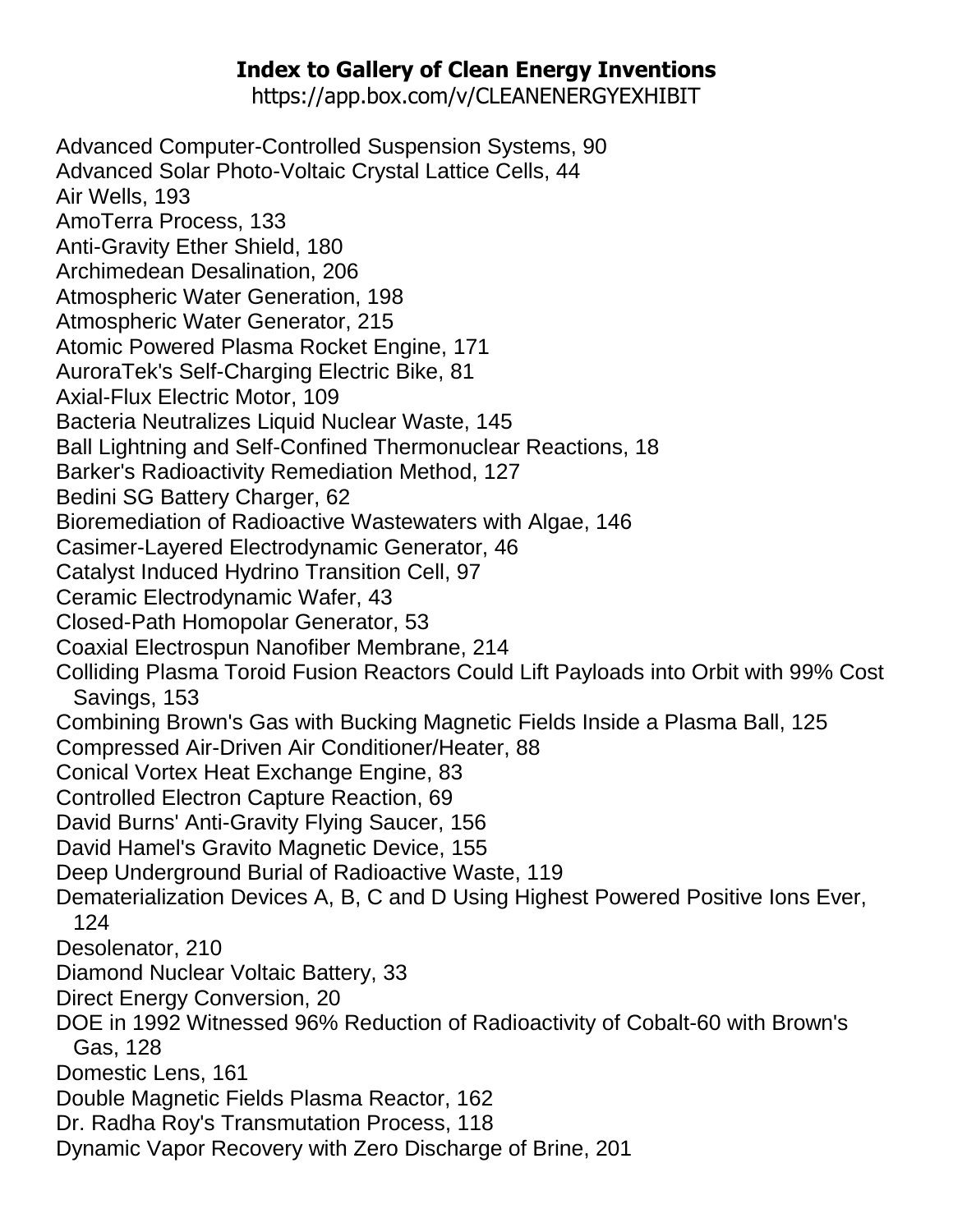Electric Propulsion with Asymmetric Capacitors, 178 Electrino Fusion Power Reactor, 21 Electrocoagulation, 213 Electronically Shaded Photo-Voltaic Glass, 49 Electrostatic Motor, 103 Endless Electric Field Generator, 94 Energy Catalyzer, 61 Entombment of the Fukushima reactors, 138 Environmental Heat Engines, 200 Etheric Weather Engineering, 197 Fisker Flexible Solid-State Battery, 105 Flame-Free Incineration of Radioactive Waste in a Catalyzer, 126 Focus Fusion, 26 Fossil-Fueled Generator Combo of Moe-Joe Orgone Energy Cell, Induction Coil Coating, and Fuel Mule, 55 Fuel Free Magnetic Energy Generator, 34 Gas Phase Catalytic Fusion, 23 Geomelting of Radioactive Waste, 141 Geothermal Atmospheric Liquefied Thorium Chemical Reactor, 27 Global Wireless Power Transmission Via Zenneck Surface Waves, 35 Graphene Desalination Membrane, 204 Graphene Oxide can Decontaminate Radioactive Fluids, 143 Graphene Polymer Battery, 100 Graphite Magnesium Battery, 106 Gravity Control, 179 Gravity Force Generator, 71 Ground Transportation for Colonies on Mars and Earth's Moon, 167 Harmonic Sphere Flux Resonator, 70 Hawkings' Generator of Cold Electricity, 122 Heat and Cool Buildings with Vortex Tubes, 28 Hendershot Magnetic Motor, 51 High Rotor Pole Switched Reluctance Motor Driven by a Software Controlled Inverter, 107 High-Density Ions May Make Clean Fusion Energy a Reality, 19 Higher Group Symmetry Electrodynamics, 134 High-Tech Water Treatment, 209 Hutchison Effect for Neutralizing Both Radioactive Waste and Dispersed Radioactivity, 129 Hutchison Self-Charged Battery, 92 Hybrid Cold Fusion Hydrogen Reactor, 48 Hybrid Solid Fuel Battery with Reduced Power Generation Costs, 74 Hydrino Generator, 11 Hydro-Magnetic Dynamo, 9 Hydrosonic Pump, 194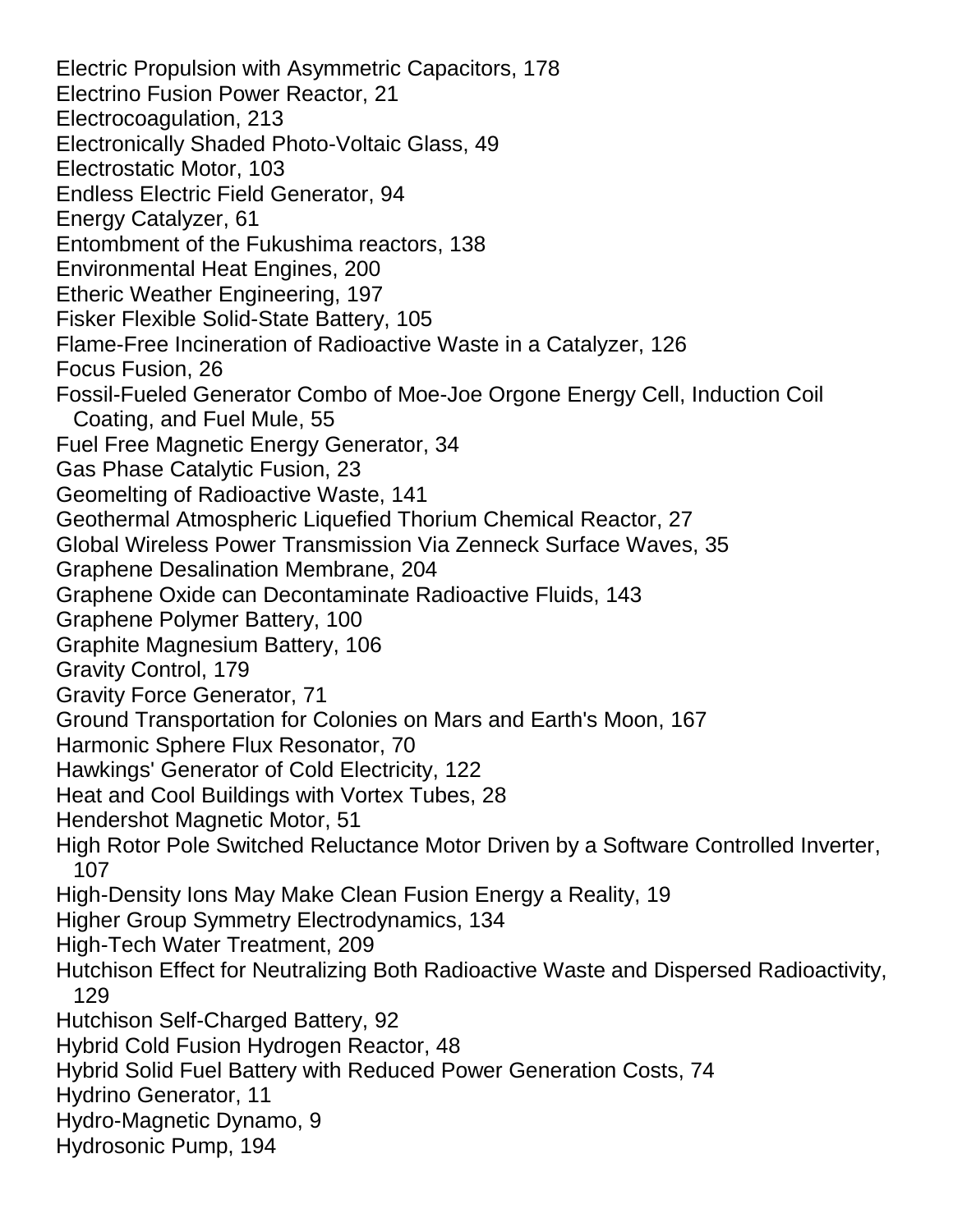Implosion Machine can Annihilate High-Level Nuclear Waste, 136 Induction Coil Coating Increases Generator Output by One Third, 16 Inertia Reduction, and Possible Impulsion by Conditioning Electromagnetic Fields, 158 Inertia-Less Craft and Artificial Gravity, 160 Internal Rotating Plasma Rings, 176 IPMS Crystal Lattice Energy Storage/Battery Device, 95 IPMS High-Temperature Gas Plasma Detonator, 91 IPMS Thorium Energy Accumulator, 12 IPMS-Chernovitsky Super Ceramics, 170 Iron-Air Battery, 30 Kervran Reactions, 140 Laser-Induced Fusion in Ultra-Dense Deuterium, 67 Lattice Assisted Nuclear Reaction, 64 LifeSaver Inline Pump Water Filters, 211 Localized Solar Steam Generator, 68 Low-Temperature Diamond or Titanium Nitride Coating of Vehicle Parts, 89 LUMELOID Light-Polarizing Photovoltaic Film, 50 Magnetic Drive Generator, 40 Magnetic Propulsion Device Using Superconductors, 182 Magnetic Propulsion Engine, 72 Magnetic Vortex Drive Engine, 163 Magneto-Gravitational Converter (Searl Effect Generator), 154 Manelas Battery Charger, 104 Maximum Velocity Turbine, 56 Melanin Battery-Generator, 98 Meta-Stable Helium as Rocket Propellant, 164 Method, System and Apparatus for Conditioning Electromagnetic Potentials, Fields and Waves to Treat and Alter Matter, 139 Methods of Influencing Radioactive Decay, 121 Microwave Engine Could Revolutionize Space Travel, 175 Mike Hanson's Flying Saucer Engine, 159 Multask Dome Multiple Output Omni-Directional Solar Power Generator, 42 Multifactorial Hydrogen Reactor, 59 N-1 Homopolar Generator, 52 Nano-Boxx™ Thermionic Converter, 29 NanoCeram Water Purification Technology, 205 Neutrinovoltaic Generator, 60 Nickel-Iron Battery, 87 Nikola Tesla's Flying Saucer, 177 Nova Phase Change Engine, 58 Nova-Neal Compression Engine, 57 Nuclear Electric Rocket, 173 Nuclear Fusion-Fission Hybrid Could Contribute to Carbon-Free Energy Future, 132 Oasis Machine, 199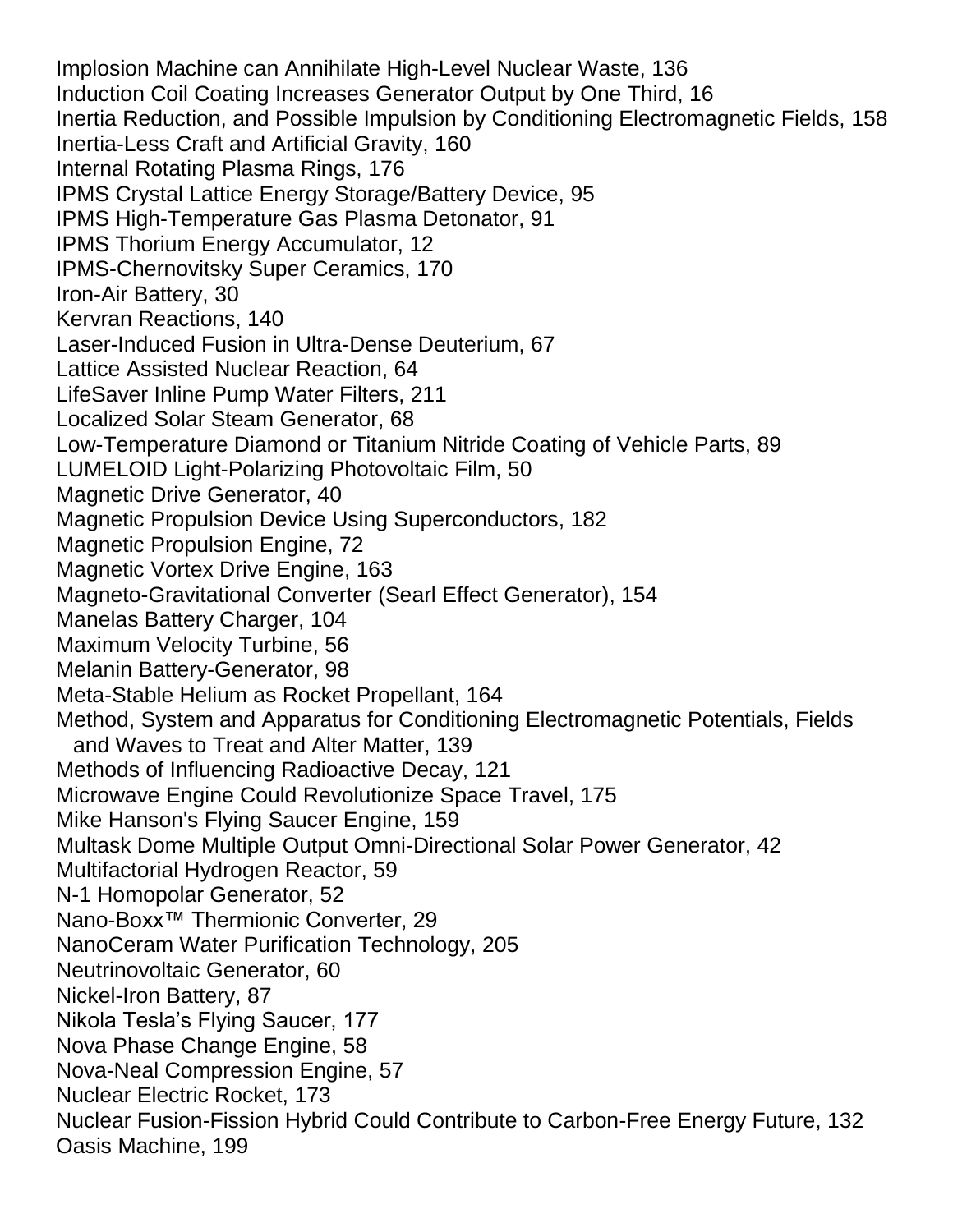Okeanos WaterChip™, 208 Orgone Energy Accumulators May Impart Anti-Gravity to a Rocket, 157 Photo-Remediation, 135 Piezonuclear Reactions in Solutions Cavitated by Ultrasound, 123 Plasma Biomass Gasification, 22 Plasma Thruster, 181 Portable Electromagnetic Generator, 32 Primary Water, 196 Protein Nanowires Generate Electricity from Water Vapor in Air, 24 Quantum High Energy Density Storage or Retrievel Device, 96 Reactionless AC Synchronous Generator, 65 Refresher-Regenerator, 137 Remediating Nuclear Waste with Electron-Captured Protons Results in Significant Net Energy Gain, 120 Researchers Discover Massive Freshwater Reserves under the Ocean, 202 Richardson Fuel-Less Electrical Generator, 82 RIPPLE Fission, 131 Salt Water Flow Cell Car, 93 Searl Effect Generator, 14 Self-Recharging Capacitive Discharge Thermal Generator, 45 Self-Recharging Energy Generating Gel Cells, 41 Sirius Ultra-Capacitor Battery, 102 Sky Train, 101 Solar Radiant Energy, 31 Solar-Powered Watly Provides Internet, Energy And Drinking Water For Ghana Residents, 203 Solid-State Lithium-Metal Battery, 108 Space Drive Engine, 165 Spintronic Generator, 15 Spiteri Water Pump, 66 SunSpring™ - A Solar-Powered Microbiological Water Purifier, 212 Super Steam Technology, 25 Switched Energy Resonant Power Supply, 54 Tesla's Global Wireless Transmission of Electrical Power, 10 The Drinkable Book™, 207 Thermal Energy Battery, 73 Thermoelectric Generator, 63 Thin-Film Power Generating Disks, 47 Thorium Power Pack, 13 Thorium Reactor, 144 Torsion Field Communications, 166 Torsion Field Energy Applications, 86 Torsion Field may 'Uncurve' Space and Enable Advanced Propulsion Devices, 169 Torsion Field Radio, 85